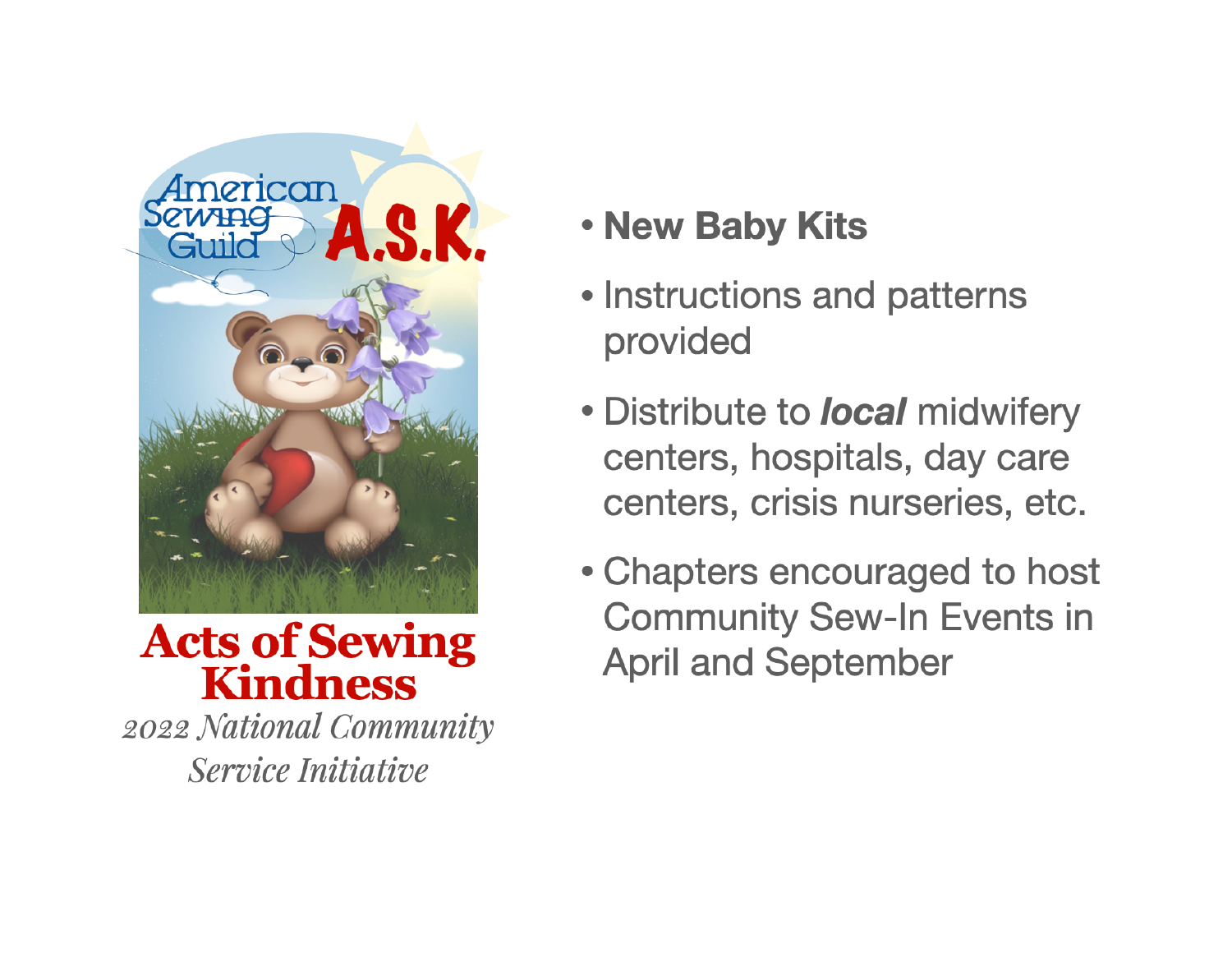

National Community Service Initiative



Community service is the one of the pillars of the American Sewing Guild. The 2022 national initiative will focus on needs associated with babies. Members are asked to make any of the five items below. Once completed, chapters are encouraged to distribute the completed items with midwifery centers. As an alternative, the items can be distributed to maternity wards in hospitals and pediatrician offices as well.

#### *NOTES:*

- **★ All of these items can be sewn or serged**
- **★ Chosen fabric should be soft**
- **★** You are encouraged to make and include an American Sewing Guild label with your chapter name, but be sure that the label is soft as well
- $\bigstar$  If including a ASG label:
	- ✴Insert it in the opening prior to sewing the opening close
	- ✴Or sew it on the item before finishing off
	- $*$ The goal is apply the label in such a way that the bobbin stitches will be to the inside and not visible in the finished product

## **Baby Hat**

- 1. Cut out two of the pattern out of soft knit fabric
- 2. With right sides together, sew two pieces together with a 1/4" seam allowance using a straight or loose zigzag stitch around the curved sides. Do not sew the straight edge together
- 3. Along the unsewn edge, fold up edge 2" to the inside of the hat or the wrong side
- 4. Sew around the circumference 1/2" to 3/4" above the fold
- 5. Turn the folded edge up 1" to the right side to create the hat band
- 6. On each side seam, stitch in the ditch over the band to hold it in place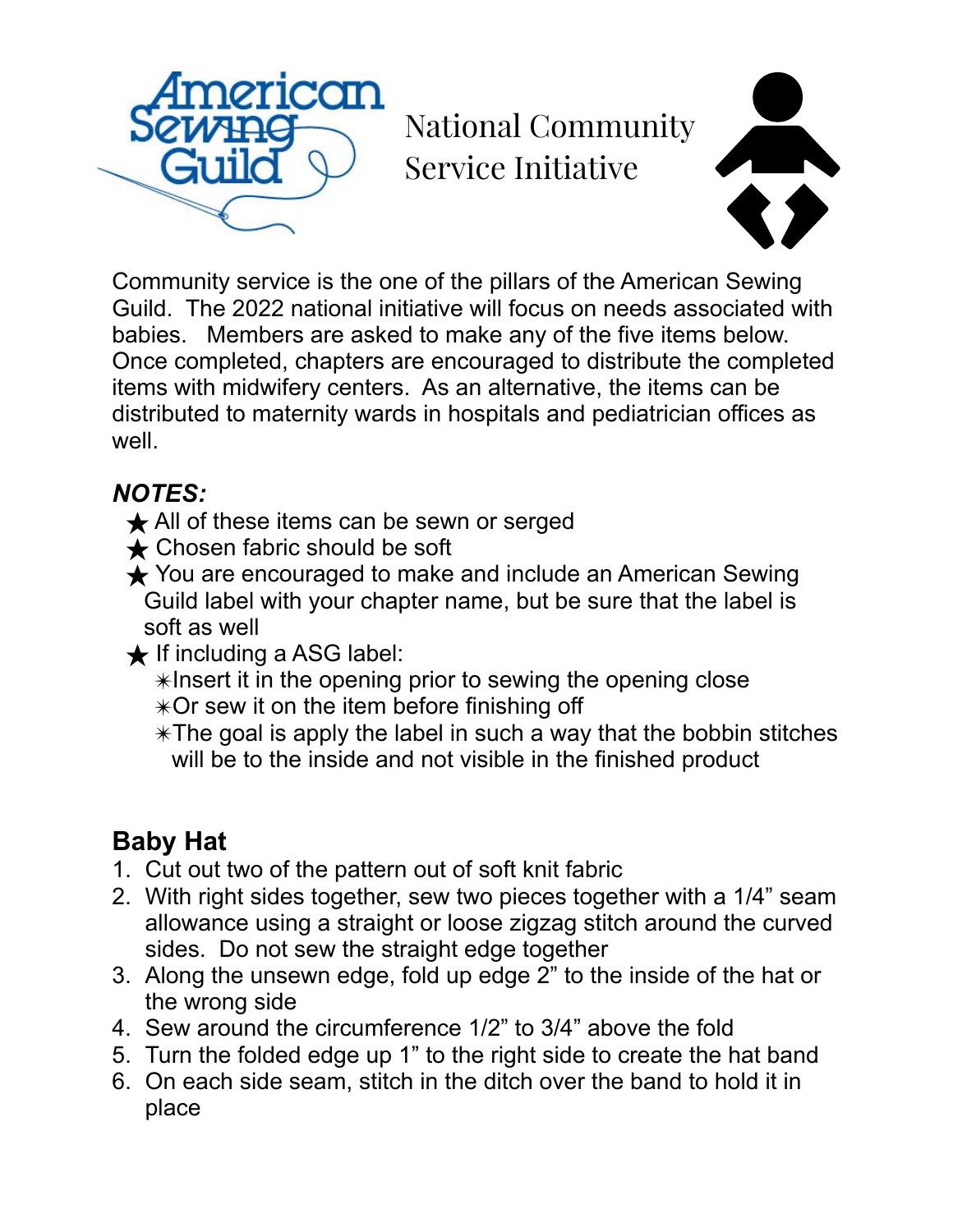#### **Baby No Scratch Mittens**

- 1. Make the mittens out of flannel or cotton depending on the season
- 2. The small will fit newborns where the large will fit up to 7 months old
- 3. Cut 4 pieces of the mitten pattern out of the outer fabric and the lining
- 4. With two of the outer fabric pieces with right side together, sew a 1/4" seam around the curved edge. Repeat for other outer fabric pieces
- 5. Clip the curve and turn right side out
- 6. With two of the lining fabric pieces with right side together, sew a 1/4" seam around the curved edge leaving at least 1/2" opening around one of the sides to turn later. Clip around the curve. Repeat for other lining fabric pieces
- 7. Insert lining into main fabric sewn pieces so that right sides to facing one another aligning the straight edge
- 8. Sew around the straight edge
- 9. Turn right side by pulling the outer fabric through the opening in the lining
- 10.Push lining into the outer fabric. Make sure fold is on the sewn seam
- 11.Topstitch around the bottom edge with a 3/8" seam. Leave an opening near the opening that was left on the side of the lining to form the casing
- 12.Cut 1/4" elastic 3" long for the small or 4" long for the large
- 13.Thread the elastic through the side opening into the casing using a bodkin or safety pin
- 14.Sew the ends of the elastic together
- 15.Pull the lining out a bit to sew the side opening closed
- 16.Sew around the opening to complete the casing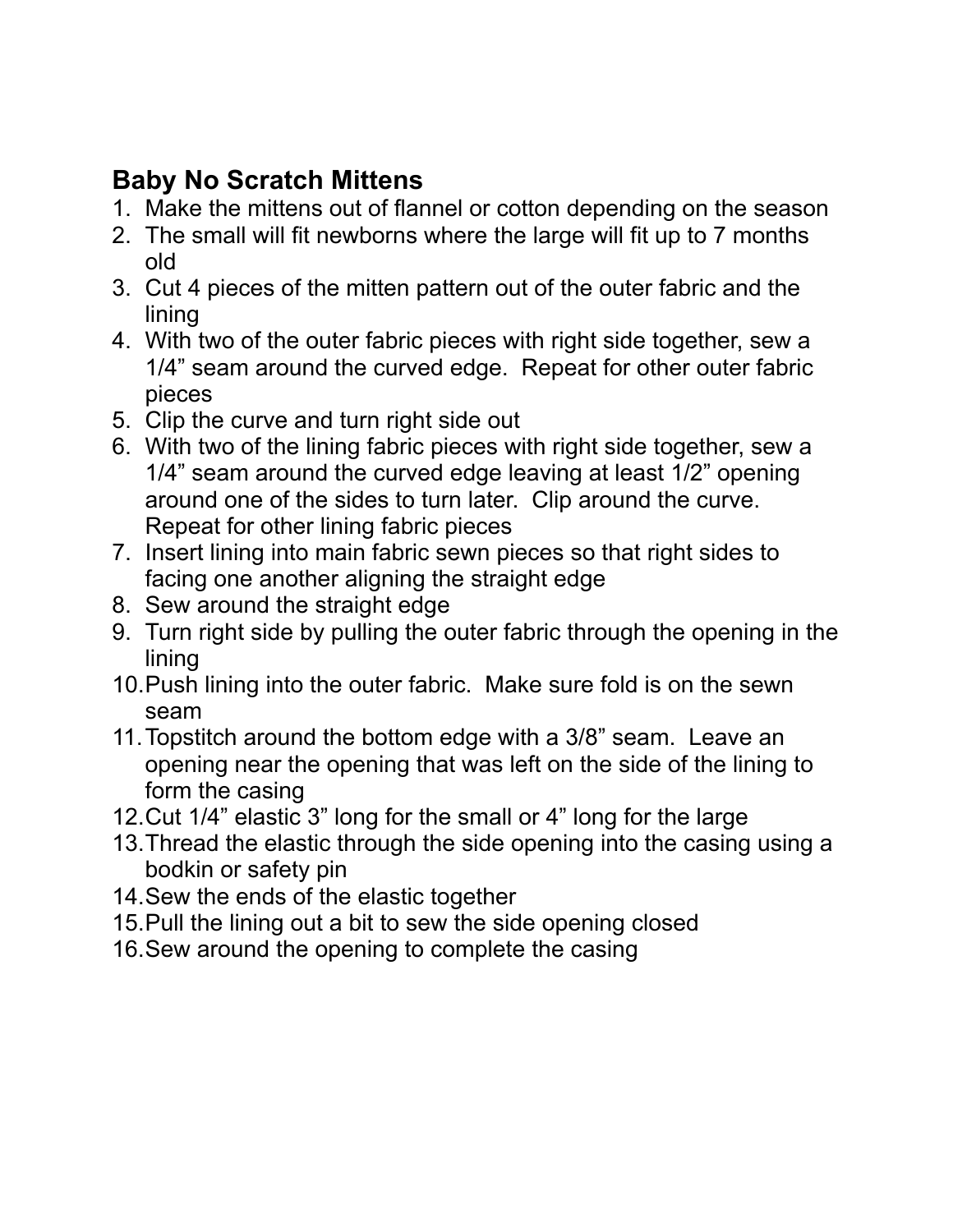#### **Pee-Pee Spray Teepee**

Baby boys have a tendency to involuntarily spray pee-pee when their penises are exposed to cool air. Because their diapers are changed while they are laying on their backs, the aim of the pee-pee is directed for whoever is lucky enough to be changing the bundle of the joy. The Pee-Pee Spray Teepee will prevent the unexpected shower by placing it on top of the penis as soon as the diaper is pulled back. Reusable and washable.

- 1. With right sides facing, sew the outer fabric and lining together around the curved edge with 1/4" seam allowance
- 2. Turn right side out and press or pin sewn seam flat
- 3. Edge stitch the curved edge
- 4. Fold the piece with right sides of outer fabric facing one another and sew along raw edges with a 1/4" seam allowance. Use a zigzag stitch or serge the edges
- 5. Turn right side out and push out tip

## **Baby Bib**

- 1. Cut out one outer fabric and one inner fabric (preferably terrycloth)
- 2. With right facing, sew around the edge leaving a 1 1/2" opening for turning with a 1/4" seam allowance
- 3. Clip the curves if necessary
- 4. Turn the bib right side out through the opening
- 5. Press the bib flat
- 6. Edgestitch around the edge with a 1/4" seam allowance. This will enclose the opening that was left for turning
- 7. Closure three options:
	- a. Attach 3/4" square hook and loop tape to side of the strap
	- b. Attach snaps
	- c. Sew a buttonhole on one strap and button on the other